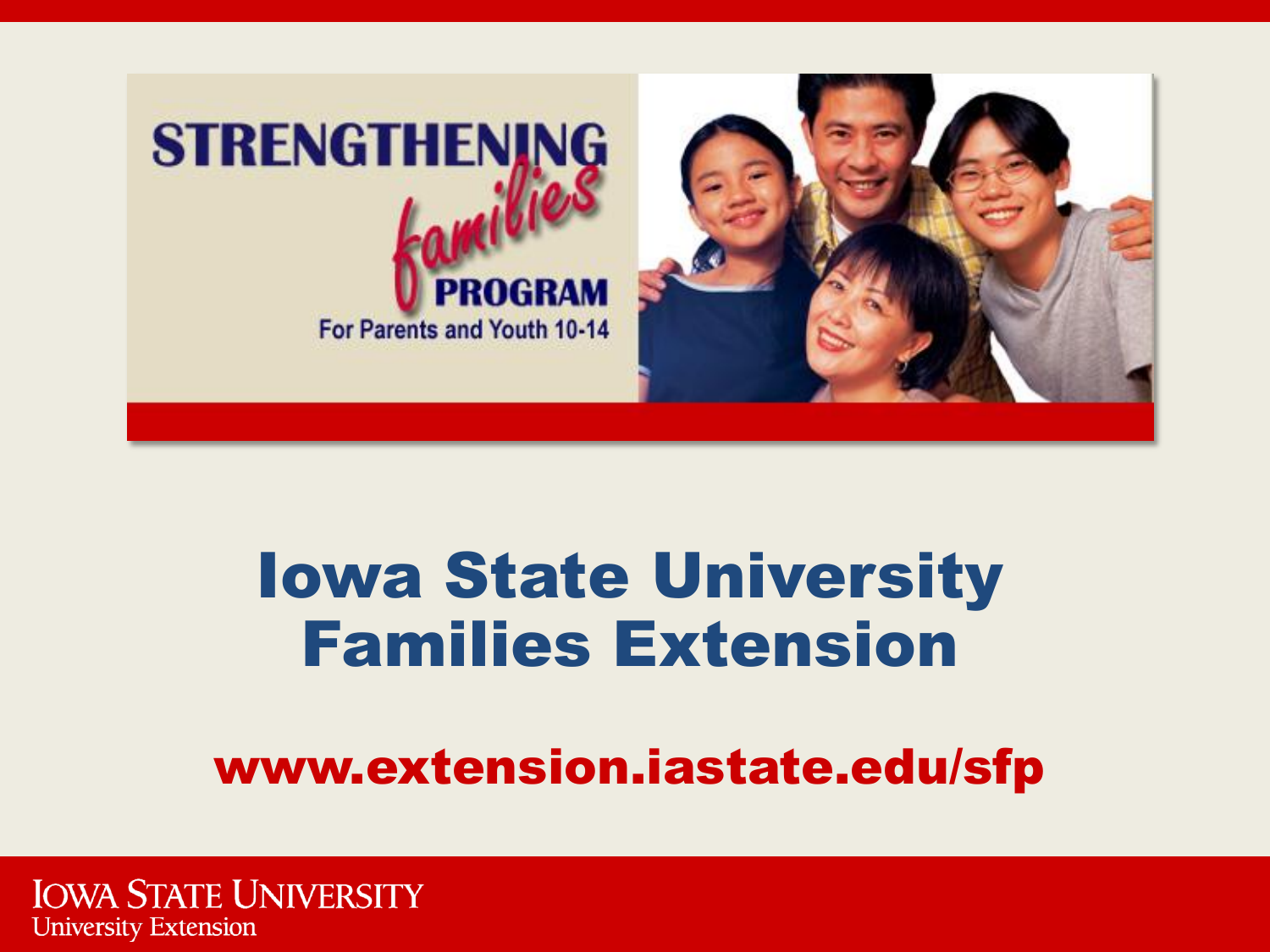## Strengthening Families Program: For Parents and Youth 10-14

### Recognized by the following agencies:

- 4-H Program of Distinction
- Blueprints for Violence Prevention
- Center for Substance Abuse Prevention
- National Institute on Drug Abuse
- Office of Juvenile Justice and Delinquency Prevention
- Substance Abuse in Mental Health Services Administration
- US Department of Education

Awards:

• Annie E. Casey Foundation Family Strengthening Award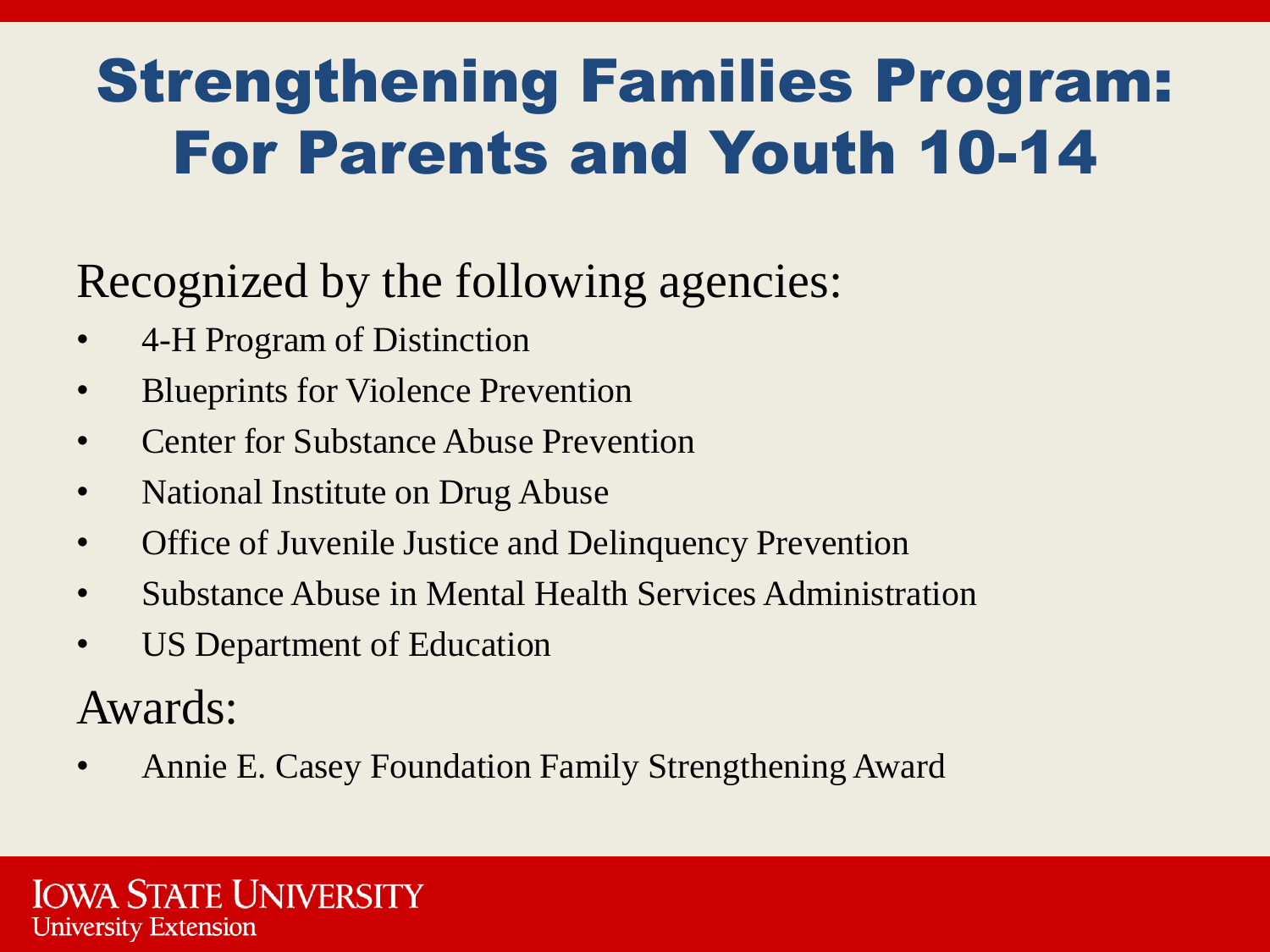## Special Features of the Program

- Transition to the teen years
- Parents and youth learn together
- Videos portray parent-child interaction
- User friendly materials
- Fun, interactive projects and activities
- Culturally-sensitive for African-American and Hispanic families
- Rigorously evaluated

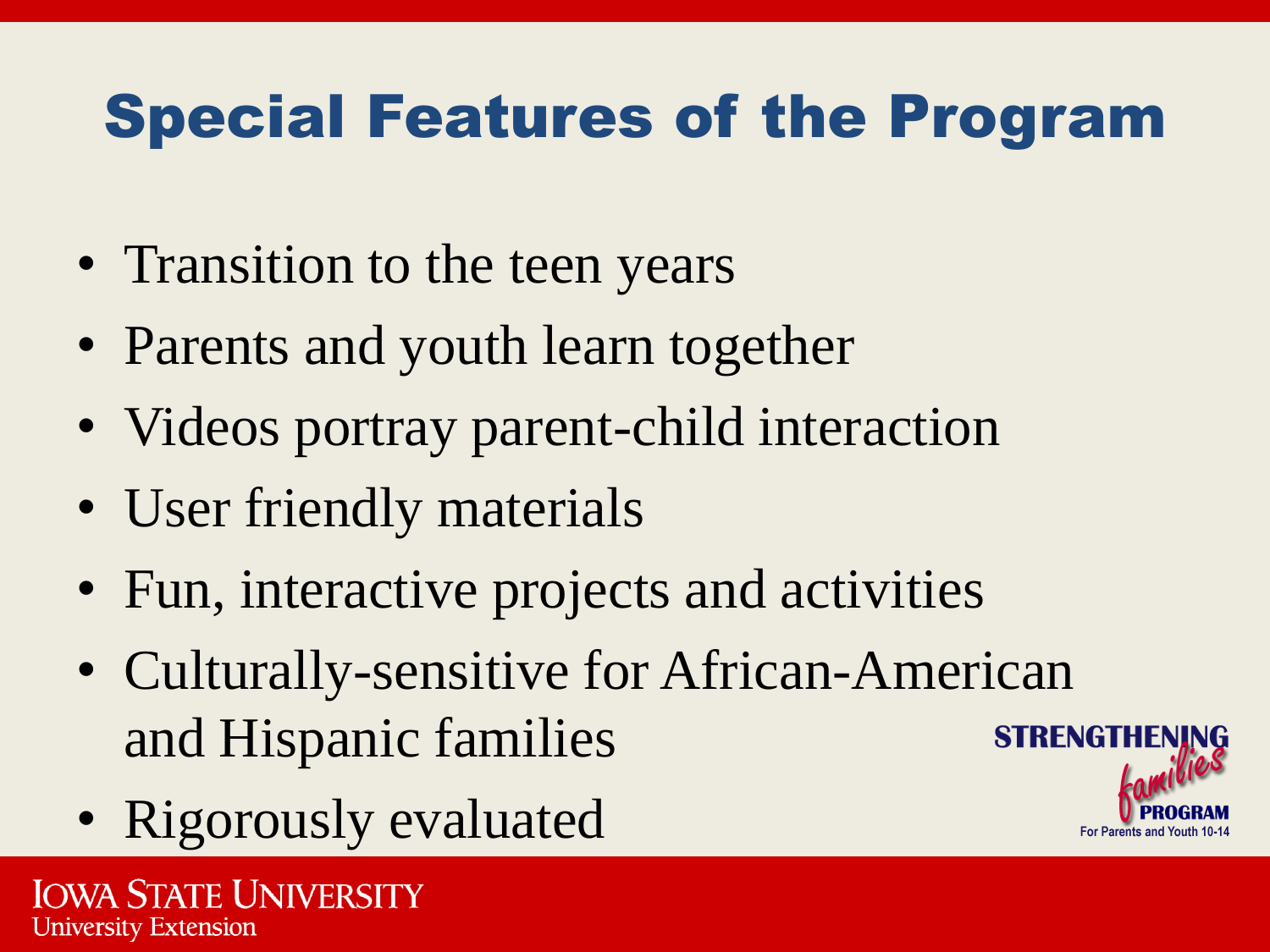### Universal Preventive Intervention

- \* Economically disadvantaged white families
- \* African-American families Inner-city racially diverse families Court-ordered families Families already in family therapy Non English-speaking families

\* Scientifically-tested, longitudinal studies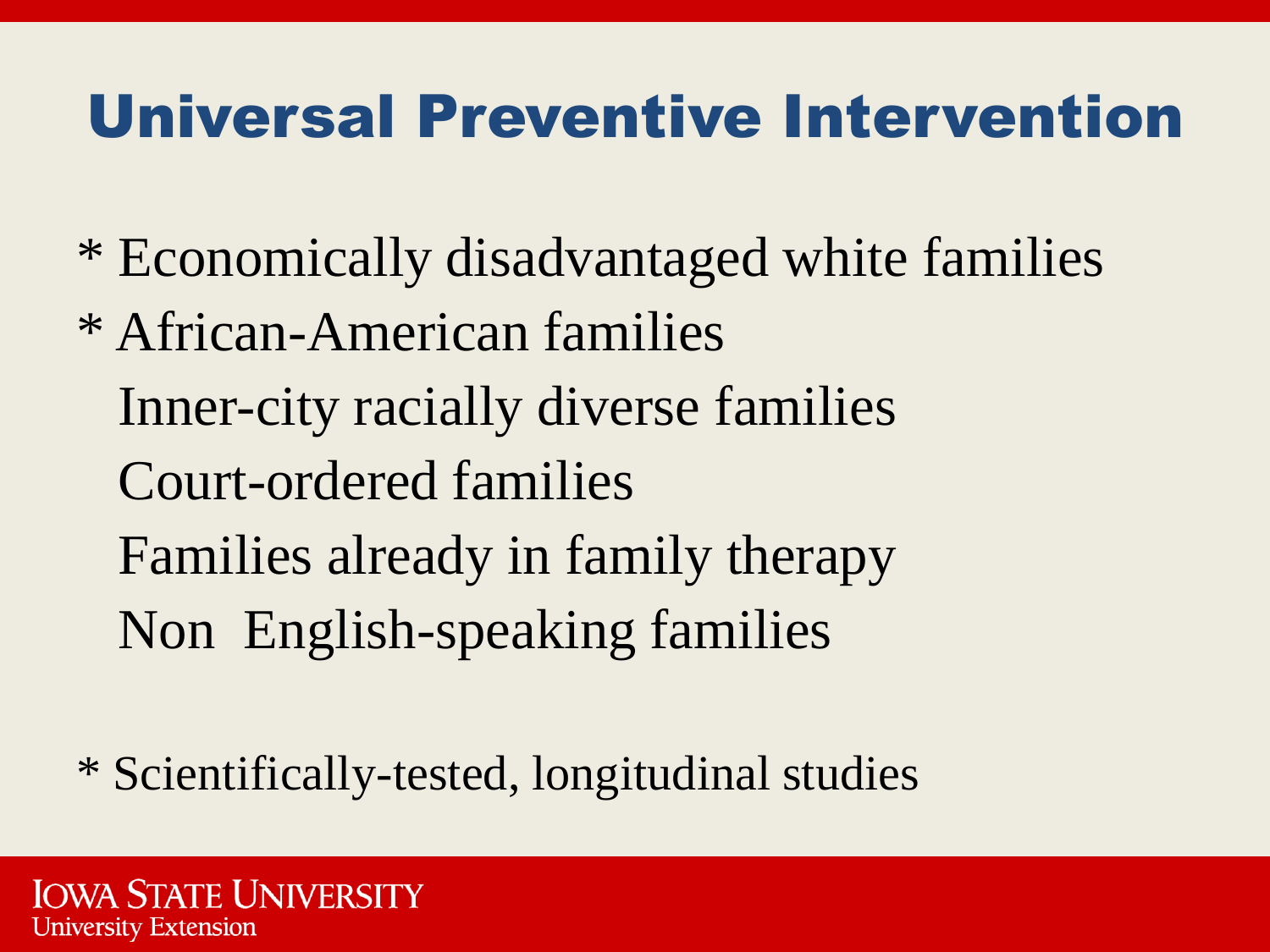### Program Format

- Developed for parents and youth 10-14
- Designed for 7-10 families
- Seven two-hour sessions with graduation
- Four Booster Sessions may be held 3-12 months later

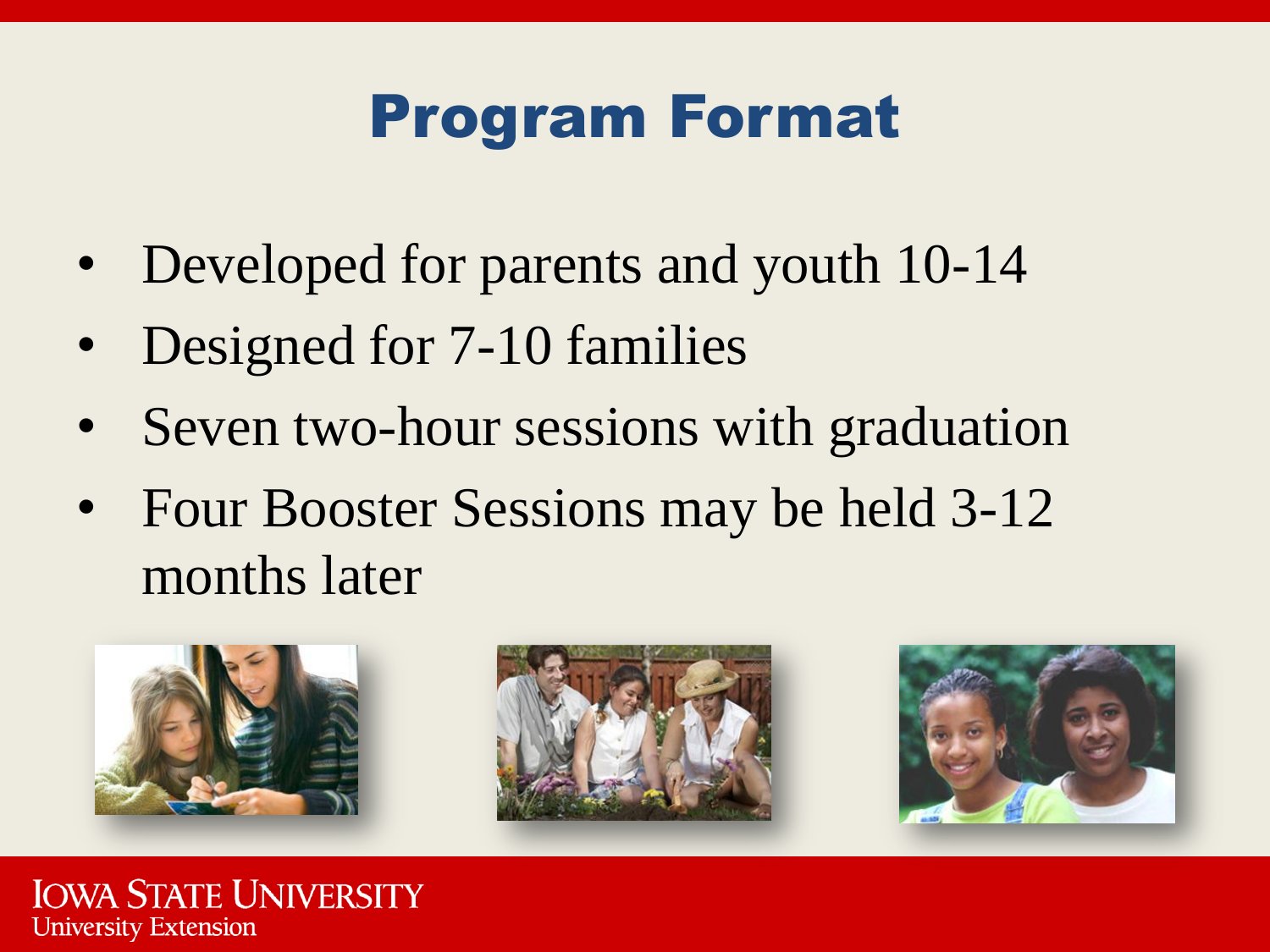### Session Format

### First Hour:

- Parent Group
- Youth Group

### Second Hour:

Parents and youth together

Facilitators

- 1 for parent sessions
- 2 for youth sessions
- All 3 facilitate the family session



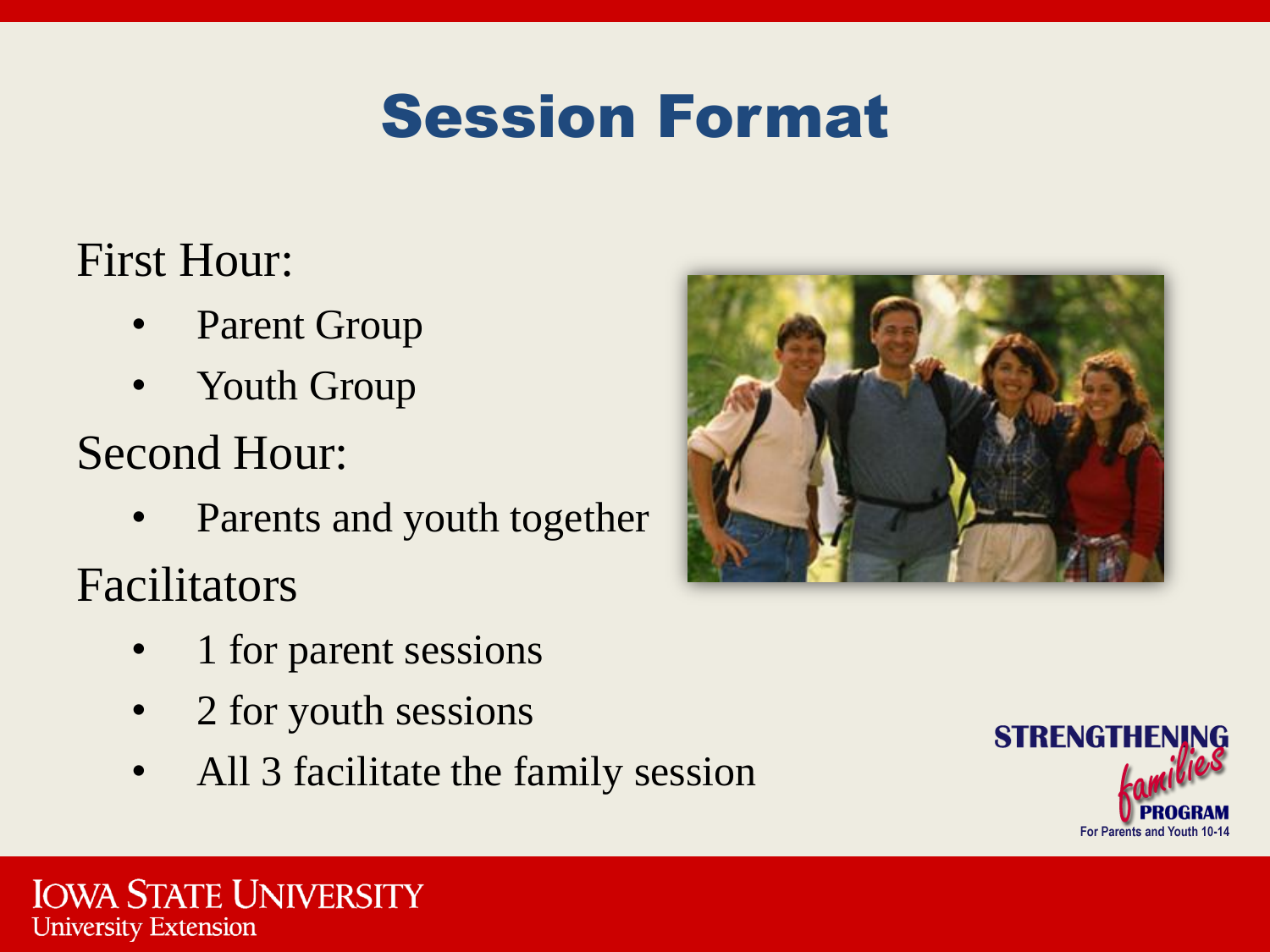## Program Activities

- Short lectures
- Videos
- Discussions
- Skills practice
- Learning games
- Family projects



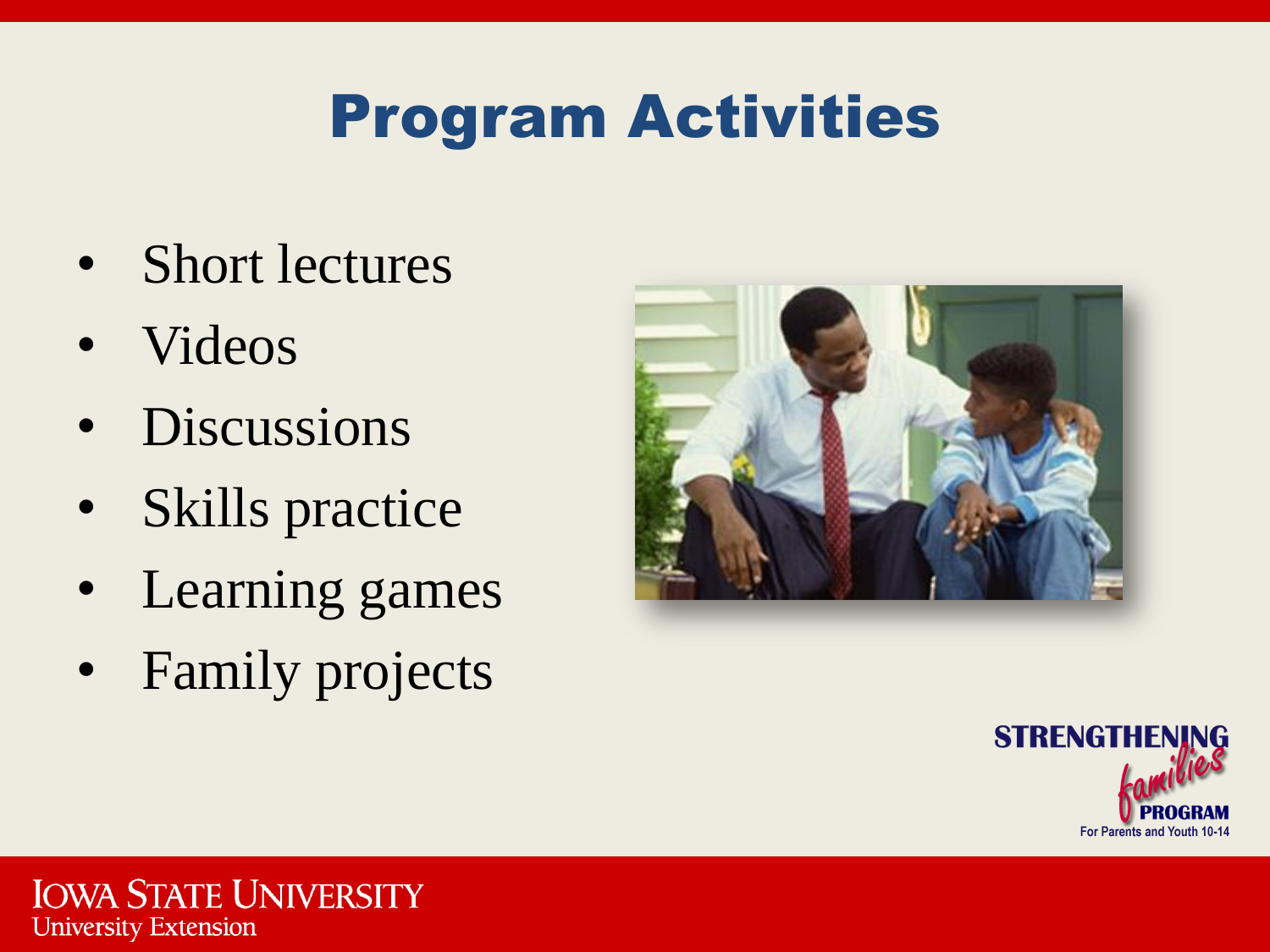## Parental Risk and Protective Factors Addressed

### Risk Factors

- Demanding and rejecting behavior
- Poor child management
- Harsh and inappropriate discipline
- Poor communication of family rules

### Protective Factors

- Positive parent-child affect
- Supportive family involvement
- Age-appropriate expectations
- Appropriate parental monitoring
- Clear expectations regarding substance use



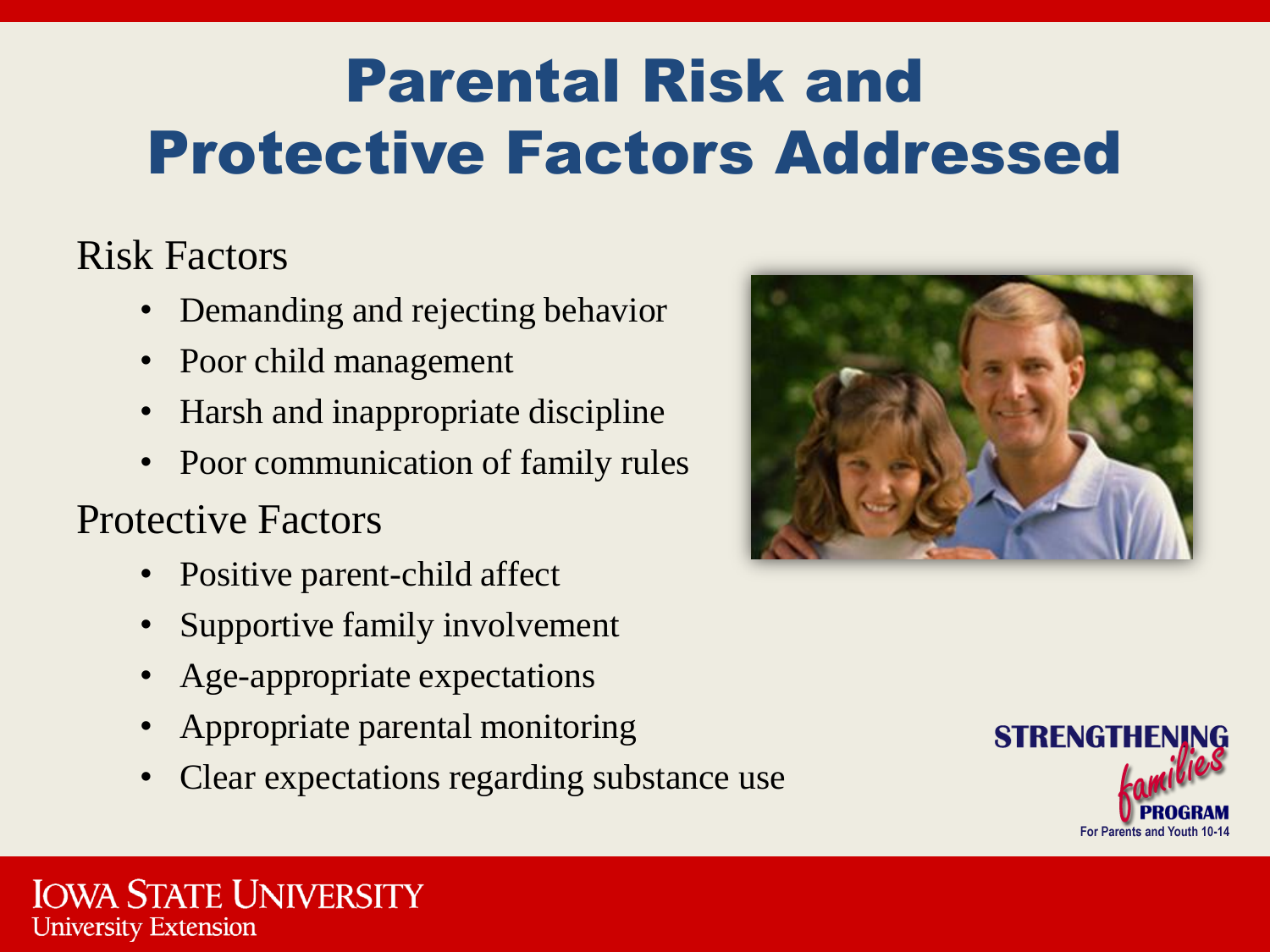## Youth Risk and Protective Factors Addressed

### Risk Factors

- Aggressive or withdrawn behavior
- Negative peer influence
- Poor school performance
- Lack of prosocial goals
- Poor relationship with parents

### Protective Factors

- Positive future orientation
- Peer pressure resistance skills
- Prosocial peer relationships
- Positive management of emotions
- Empathy with parents



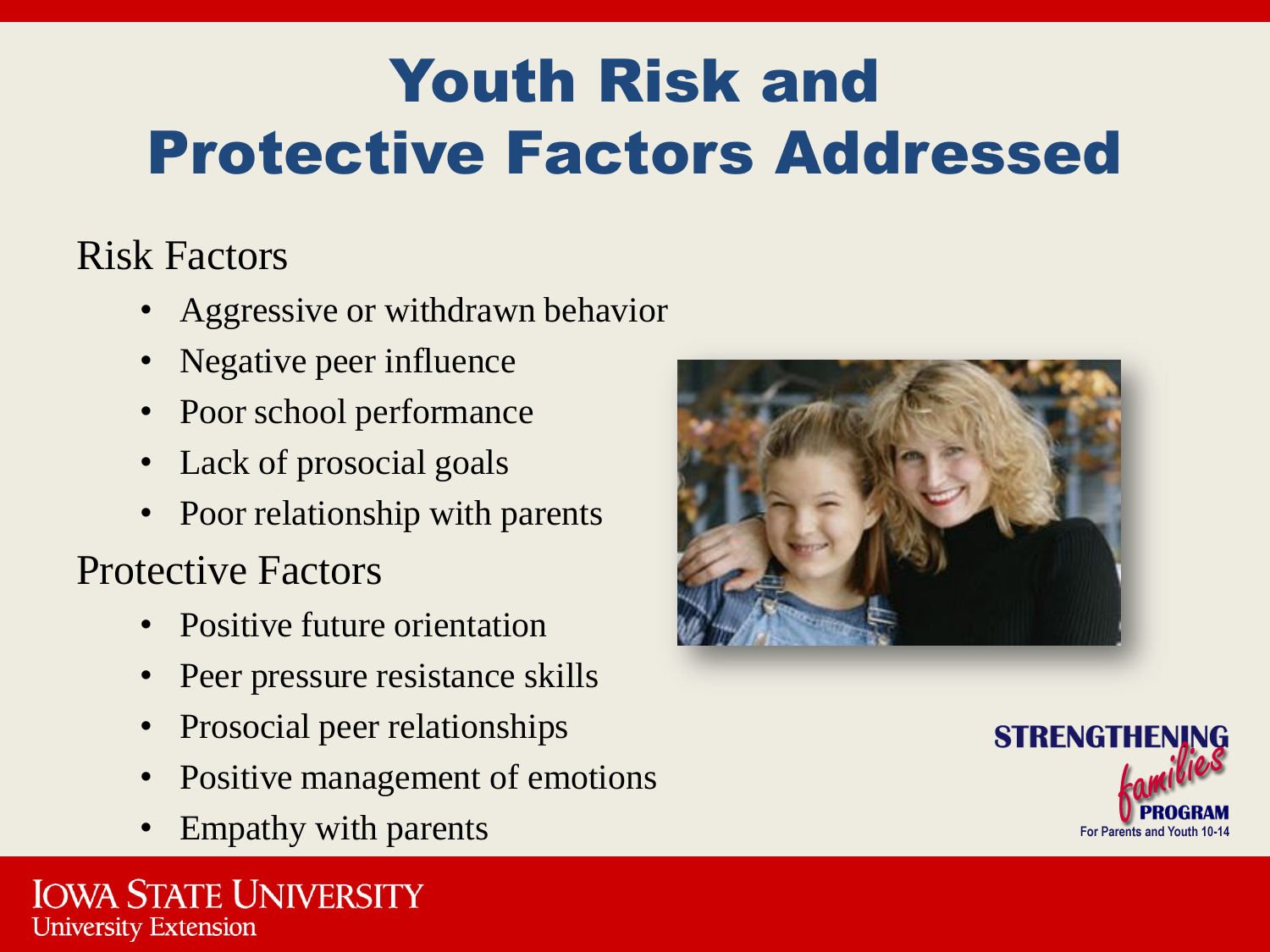### Core Program Themes

- Using Love and Limits
- Empathy, Parent  $\rightarrow$  Youth, Youth  $\rightarrow$  Parent
- Rules/Responsibilities to Reach Goals
- **Expressing Appreciation to Family Members**
- Open and Clear Communication
- Protecting Against Substance Abuse

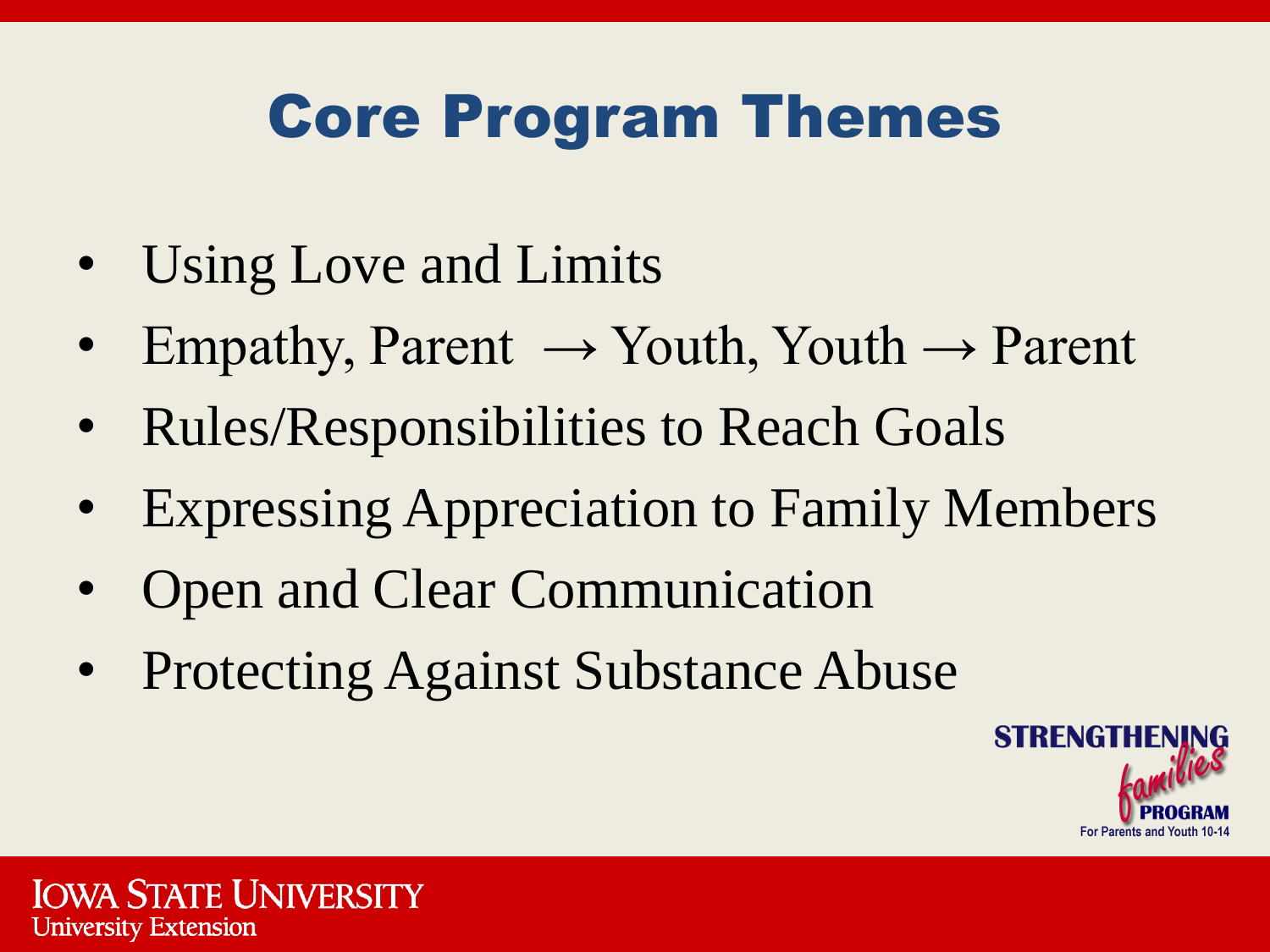## The Evidence of the Effectiveness of SFP 10-14

During the last seventeen years, there have been several studies using randomized intervention and control communities.

SFP 10-14 was offered to families of all  $6<sup>th</sup>$  grade students in intervention communities. Families in control communities did not receive any programming.

Students in both intervention and control communities filled out self-report questionnaires annually until graduating from high school.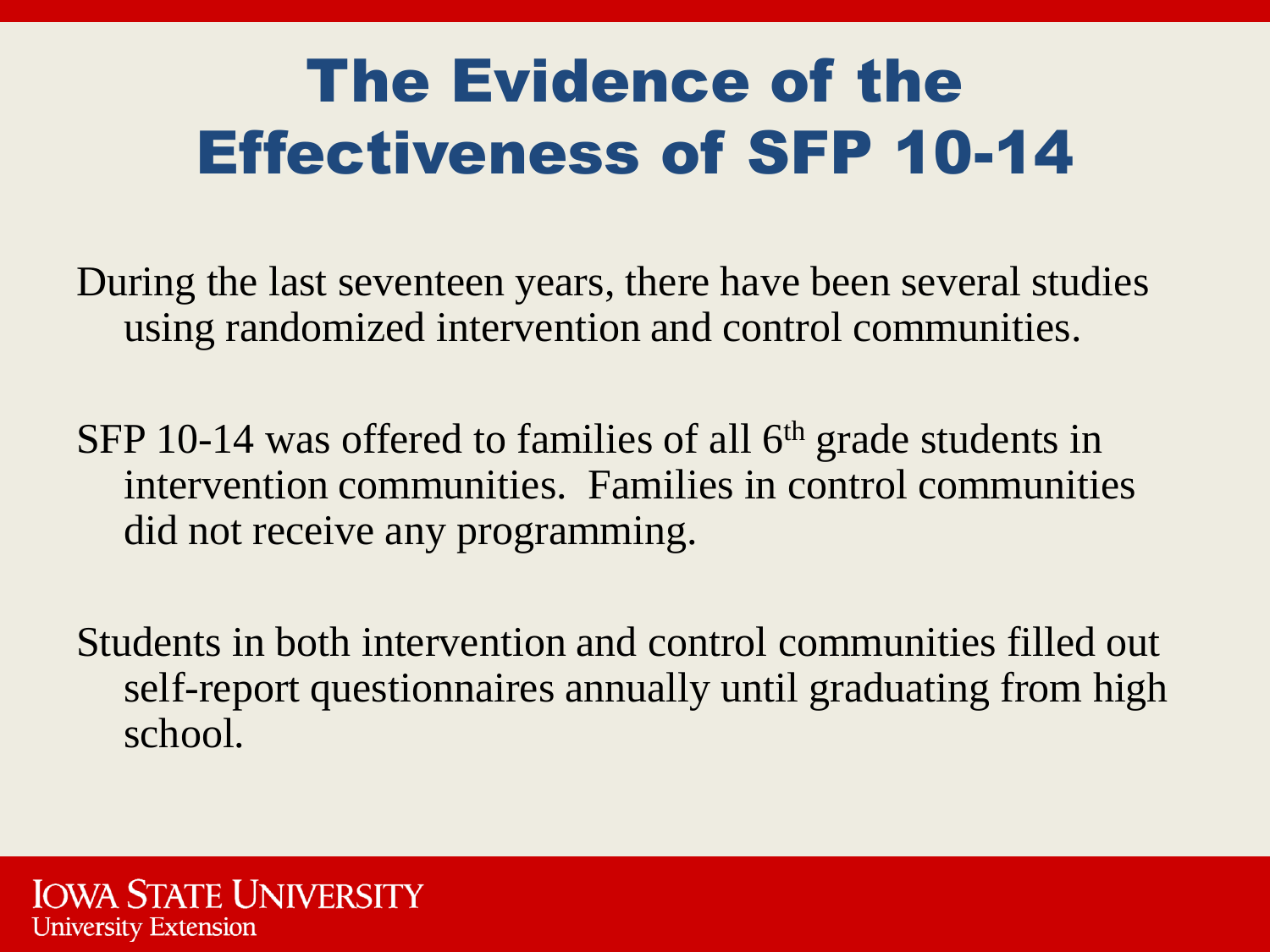## Advantages to Using Evidence-Based Programs

- Positive outcomes and economic benefits more likely for youth and families
- Resources will not be used for ineffective programs—better accountability
- Funding increasingly available primarily for evidence-based programs
- Materials, training and technical assistance are available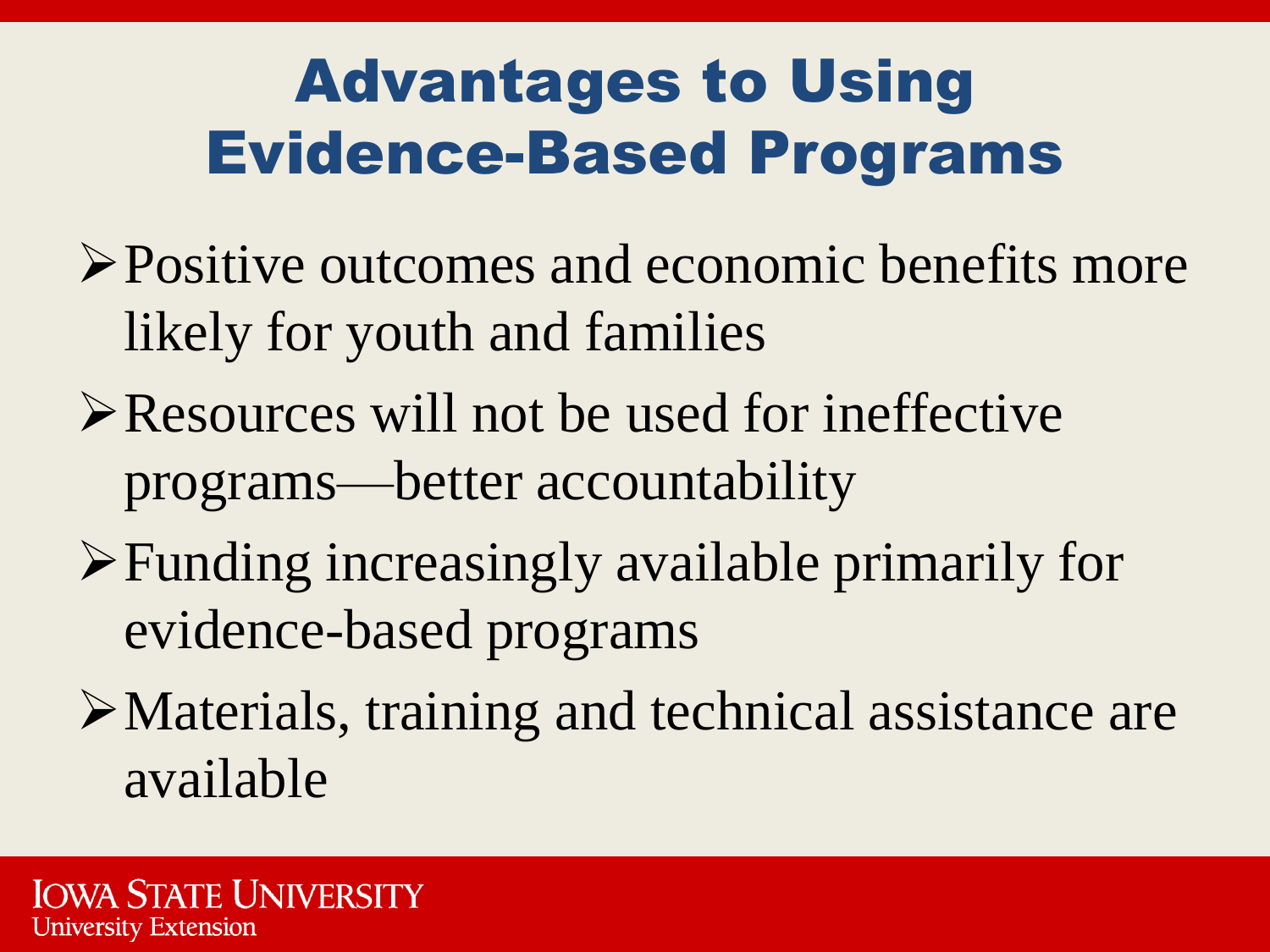### Strengthening Families Program: For Parents and Youth 10-14

# Results from Longitudinal Scientific Evaluation

1993 - 2010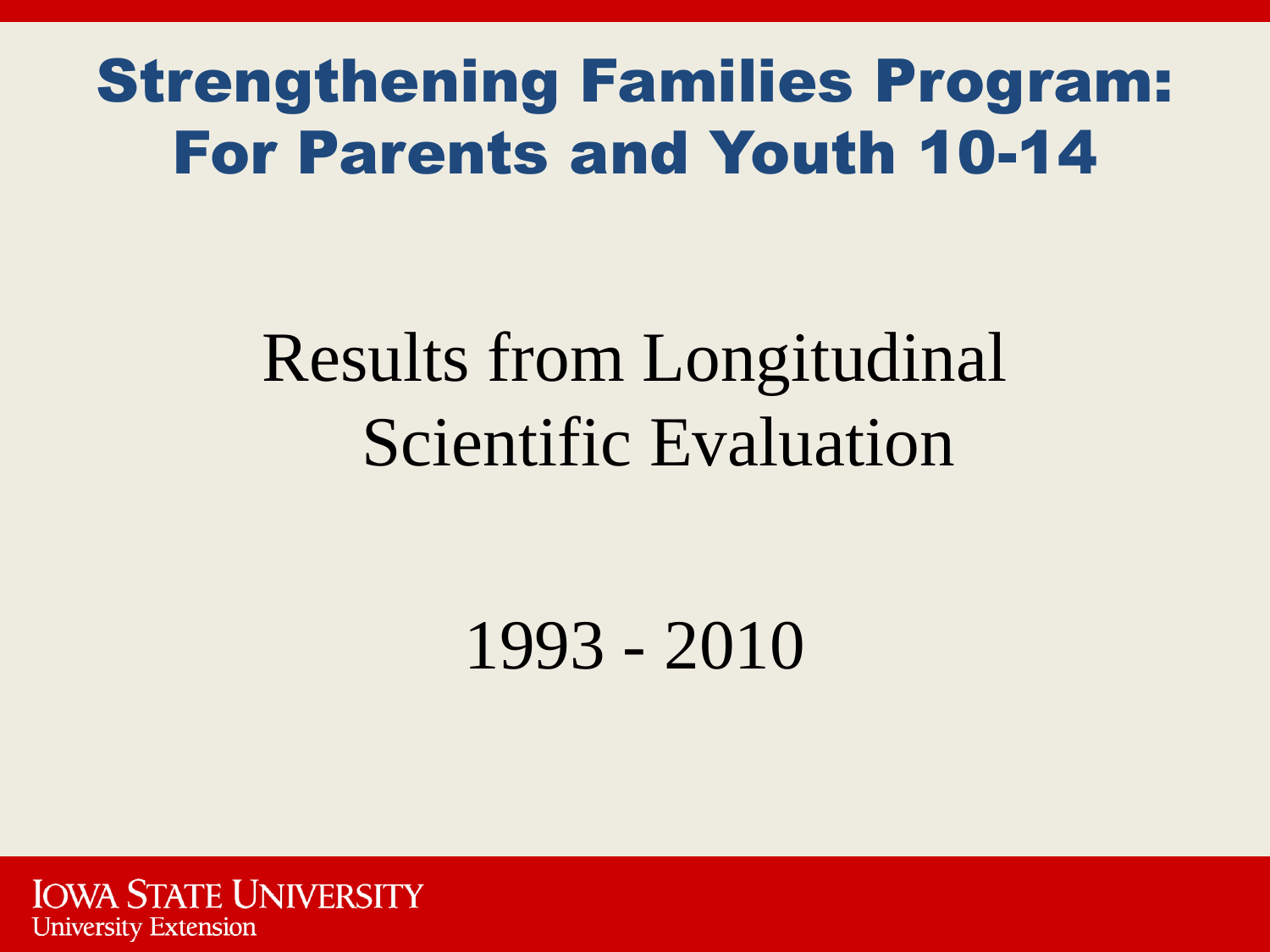### Age of First Use Predicts Alcoholism



National Institutes of Health, News Release, January 1998. www.niaaa.nih.gov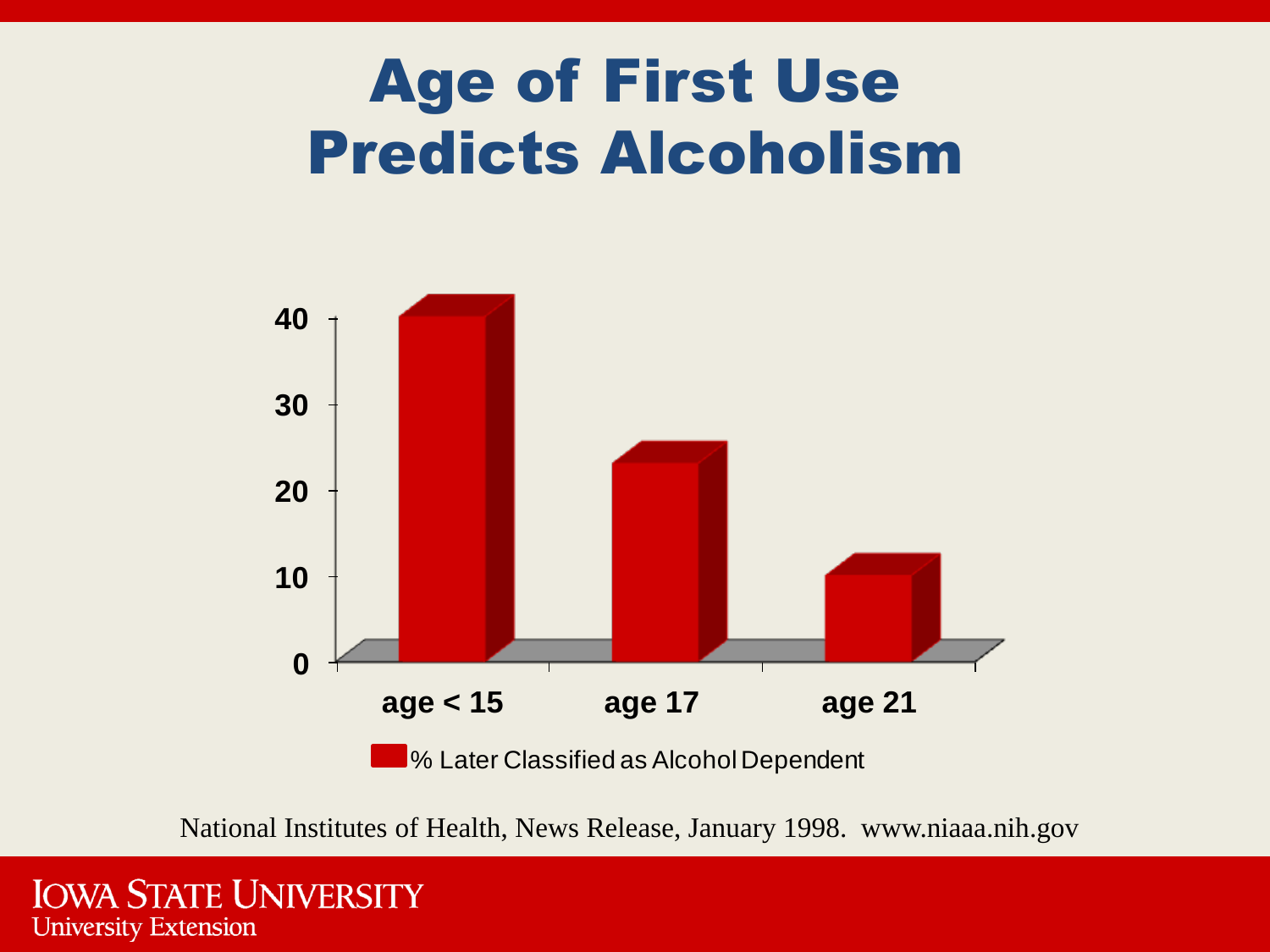### Relative Reduction Rates for Alcohol Initiation

### Comparison of School program only with School and Family combined 1 Year follow up

**30%**

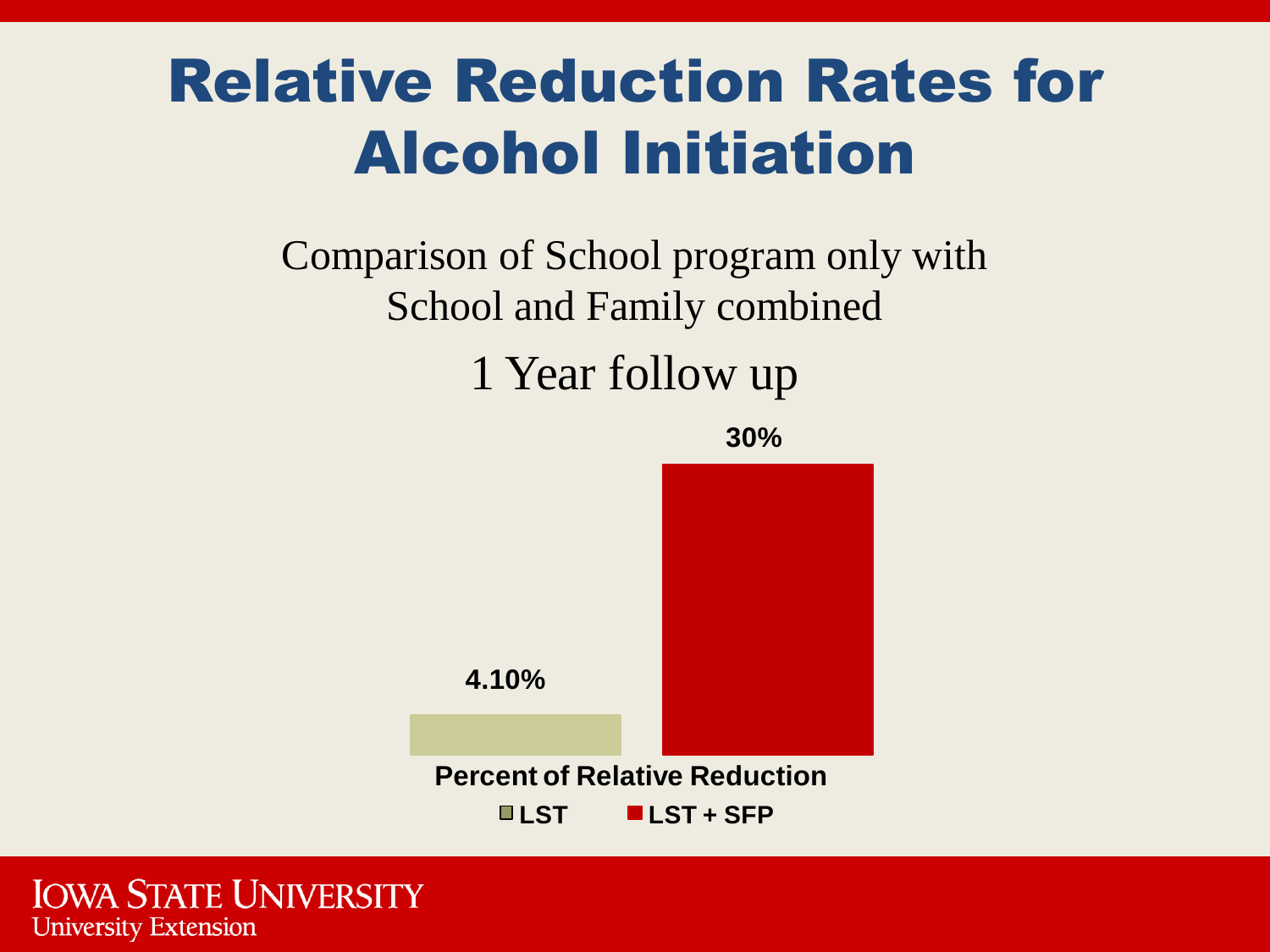## Lifetime Alcohol Use without Parental Permission

Lifetime alcohol use without parental permission, 6th grade baseline through 10th grade follow-up of students receiving SFP 10-14 and control group students



At the10th grade, SFP 10-14 students exhibited a 32% relative reduction in alcohol use compared to control group students (*p*<.01).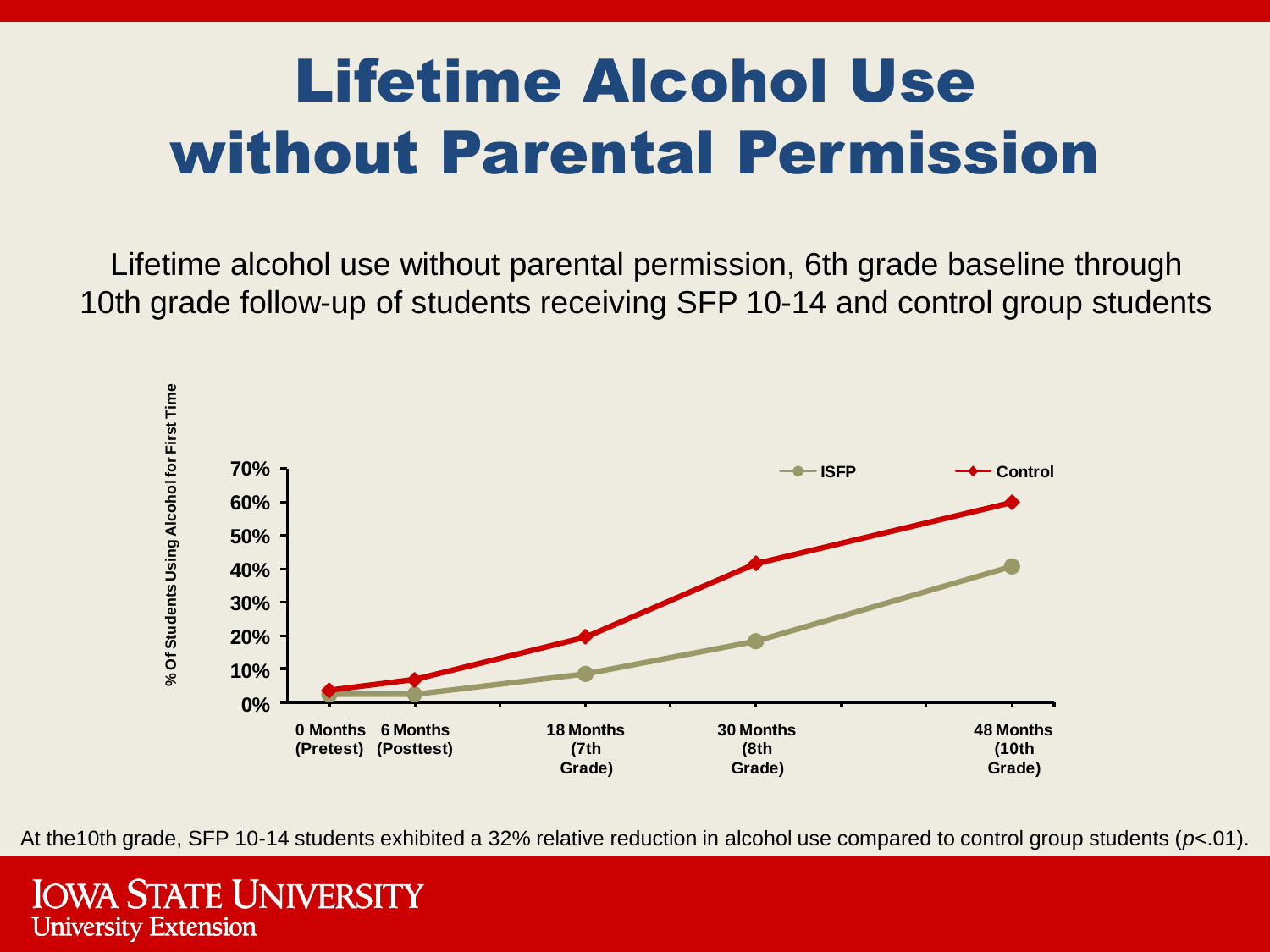## Lifetime Drunkenness by Condition

Lifetime Drunkenness Through 6 Years Past Baseline: Logistic Growth Curve



Source: Spoth, Redmond, Shin, & Azevedo (2004). Brief family intervention effects on adolescent substance initiation: School-level curvilinear growth curve analyses six years following baseline. *Journal of Consulting and Clinical Psychology, 72*, 535-542.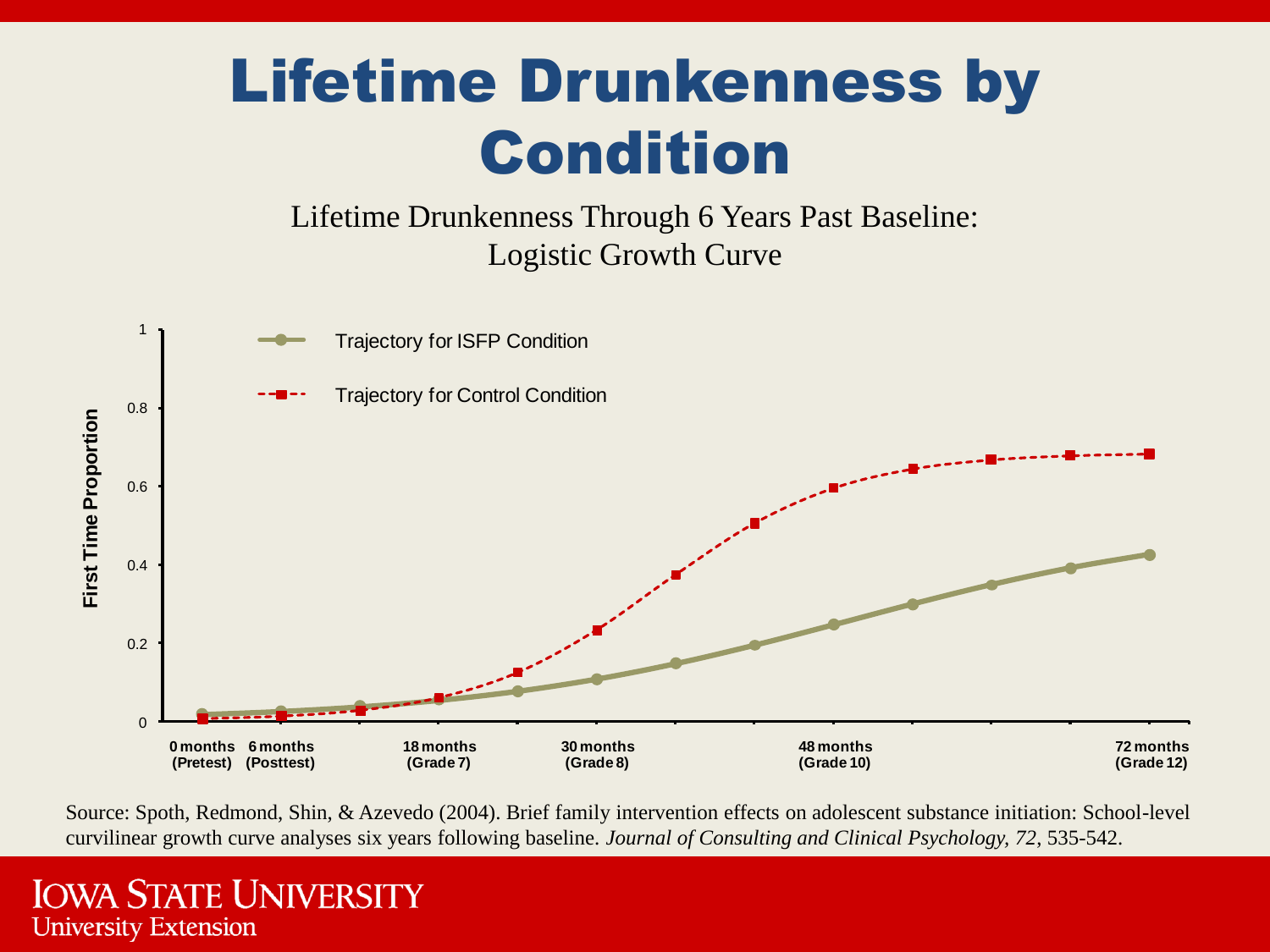## Meth Initiation Results at 4½ Years Past Baseline



Source: Spoth, R., Clair, S., Shin, C., & Redmond , C. (2006). Long-term effects of universal preventive interventions on methamphetamine use among adolescents. *Archives of Pediatrics and Adolescent Medicine, 160,* 876-882.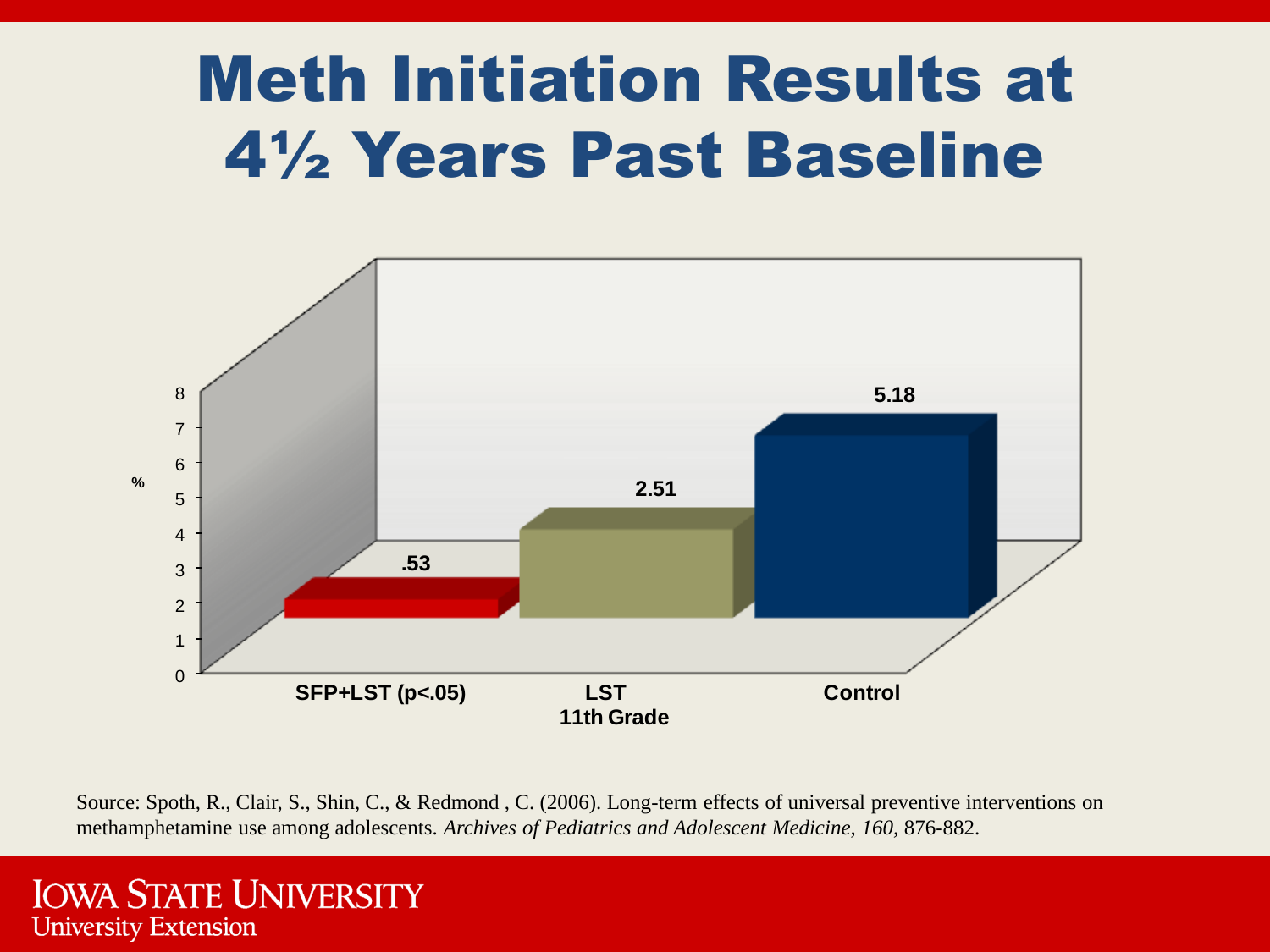### Program Effects on Other Substances

| Average age at given prevalence levels               |                           | Age            |             |
|------------------------------------------------------|---------------------------|----------------|-------------|
|                                                      | <b>Prevalence</b><br>Rate | <b>Control</b> | <b>ISFP</b> |
| Lifetime Alcohol Use w/o<br><b>Parent Permission</b> | 40%                       | 14.4           | $17.0*$     |
| <b>Lifetime Drunkenness</b>                          | 35%                       | 15.3           | $17.5*$     |
| <b>Lifetime Cigarette Use</b>                        | 30%                       | 15.7           | $17.9*$     |
| Lifetime Marijuana Use                               | 10%                       | 15.5           | 17.8        |

 $*p < .05$  for test of group difference in time from baseline to point at which initiation levels reach the stated levels—approximately half of 12<sup>th</sup> grade levels—in control group.

Source: Spoth, Redmond, Shin, & Azevedo (2004). Brief family intervention effects on adolescent substance initiation: School-level curvilinear growth curve analyses six years following baseline. *Journal of Consulting and Clinical Psychology, 72,* 535-542.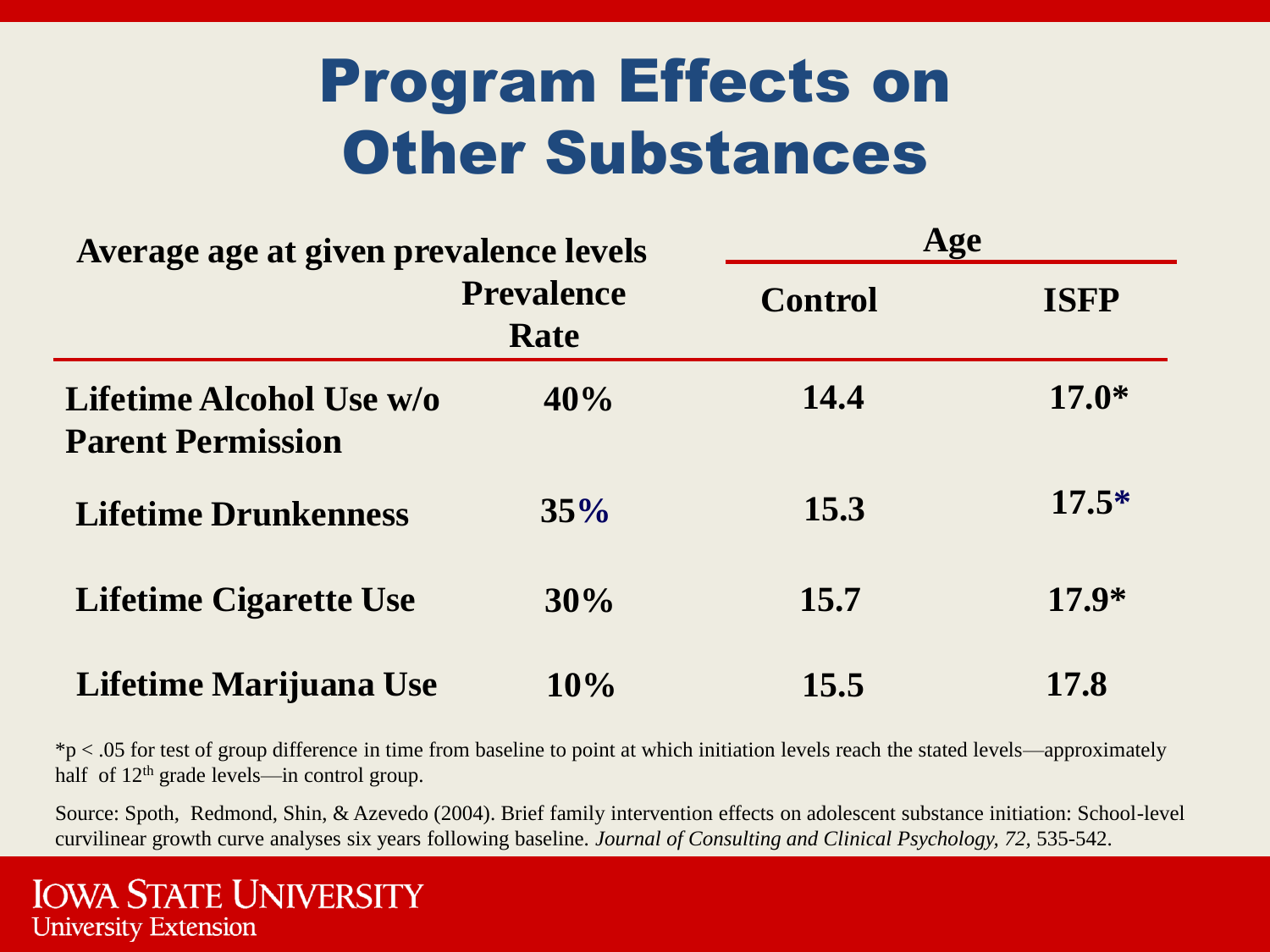### Long Term Effects Public Education Partnership Program on Academic Success



Source: Spoth, R., Randall, K., & Shin, C. (2005). Experimental Support for a Model of Partnership-based Family Intervention Effects on Long-term Academic Success. Under review: *School Psychology Quarterly*.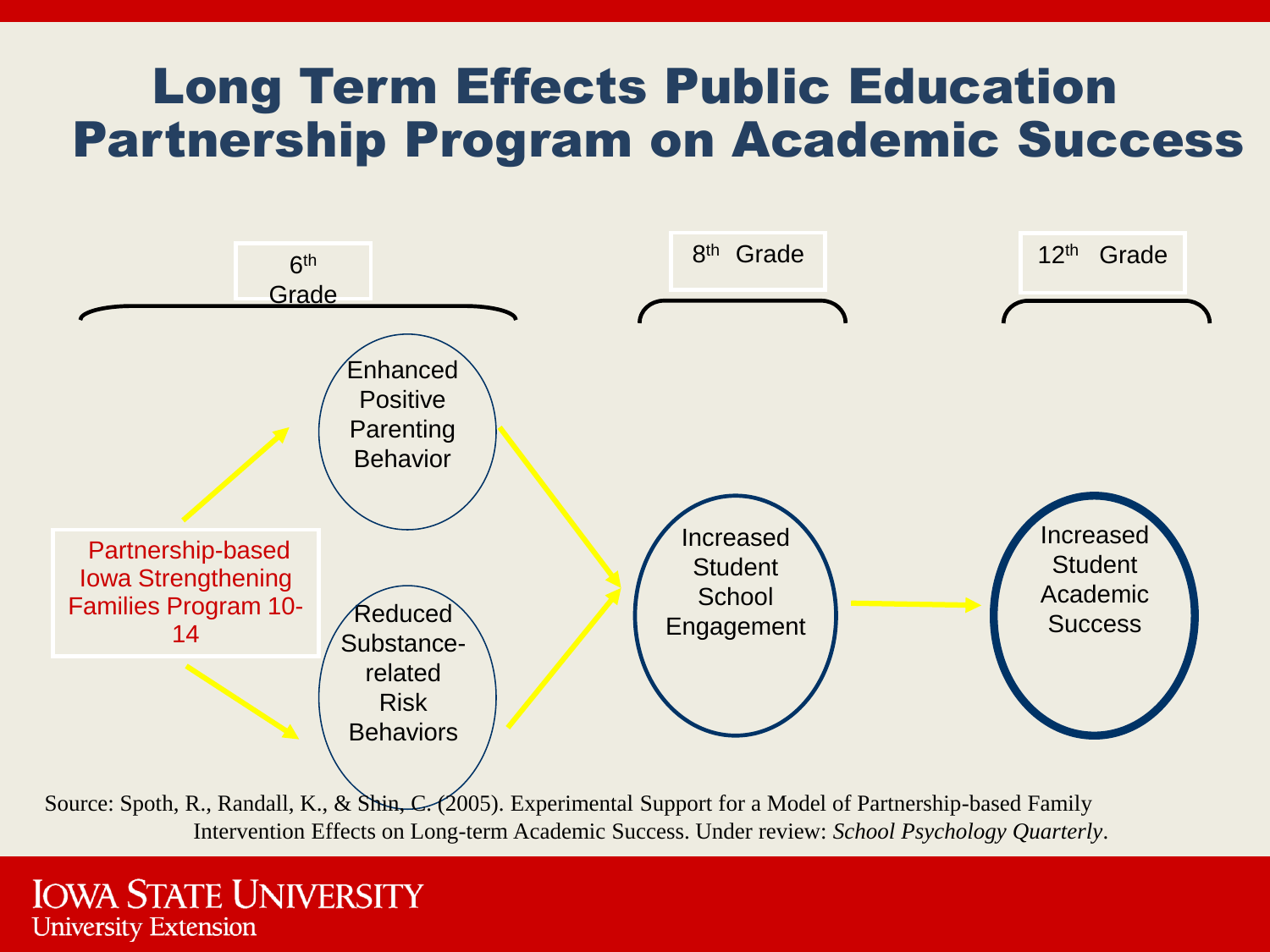### Changes in Aggressive Behavior

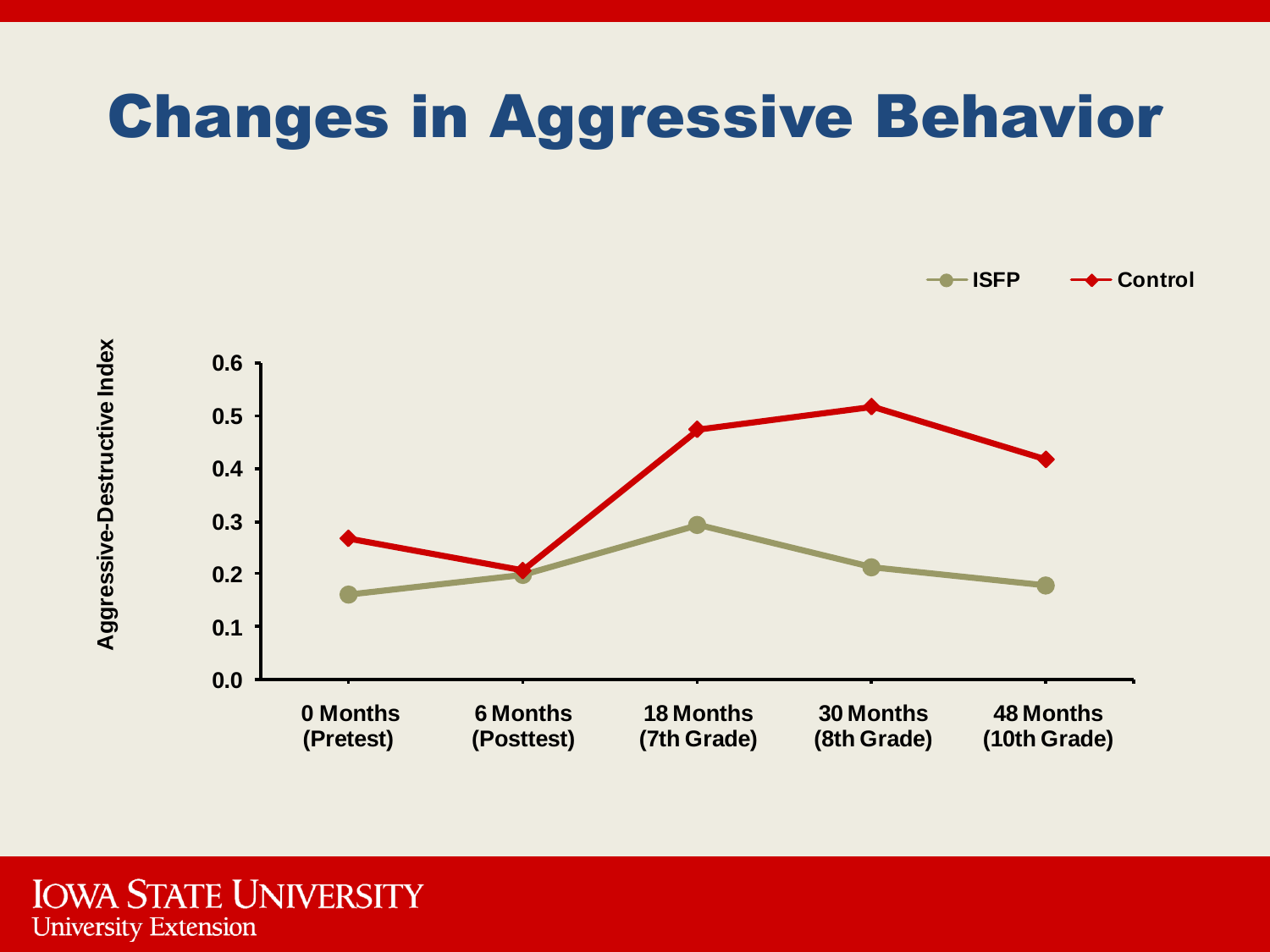### Positive Discipline by Parents

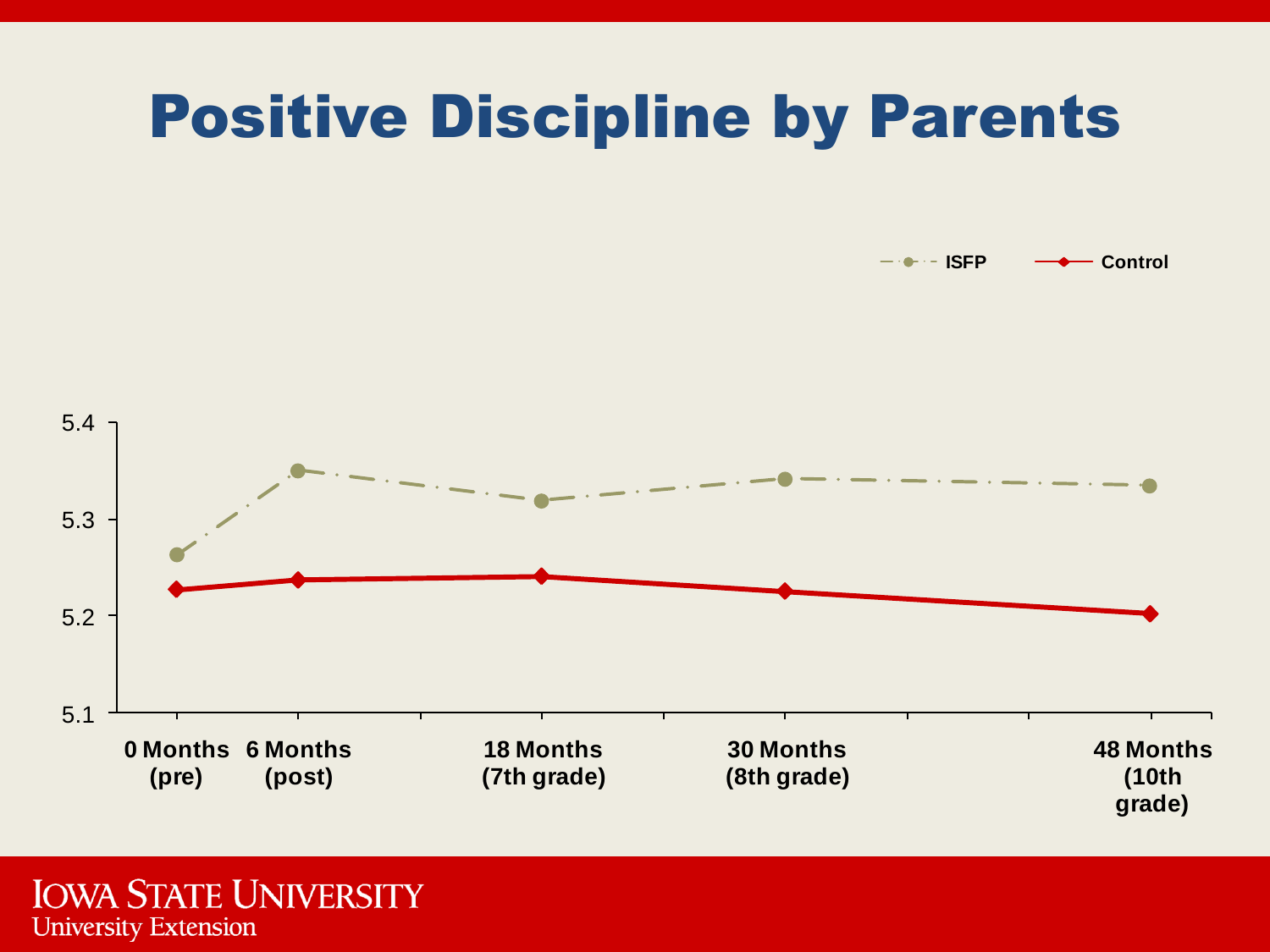### Benefit-Cost Analysis

**Partnership-Based Strengthening Families Program: Benefit-Cost Ratios Under Different Assumptions**



Source: Spoth, Guyll, & Day (2002). Universal family-focused interventions in alcohol-use disorder prevention: Cost-effectiveness and cost-benefit analyses of two interventions. *Journal of Studies on Alcohol, 63*, 219-228.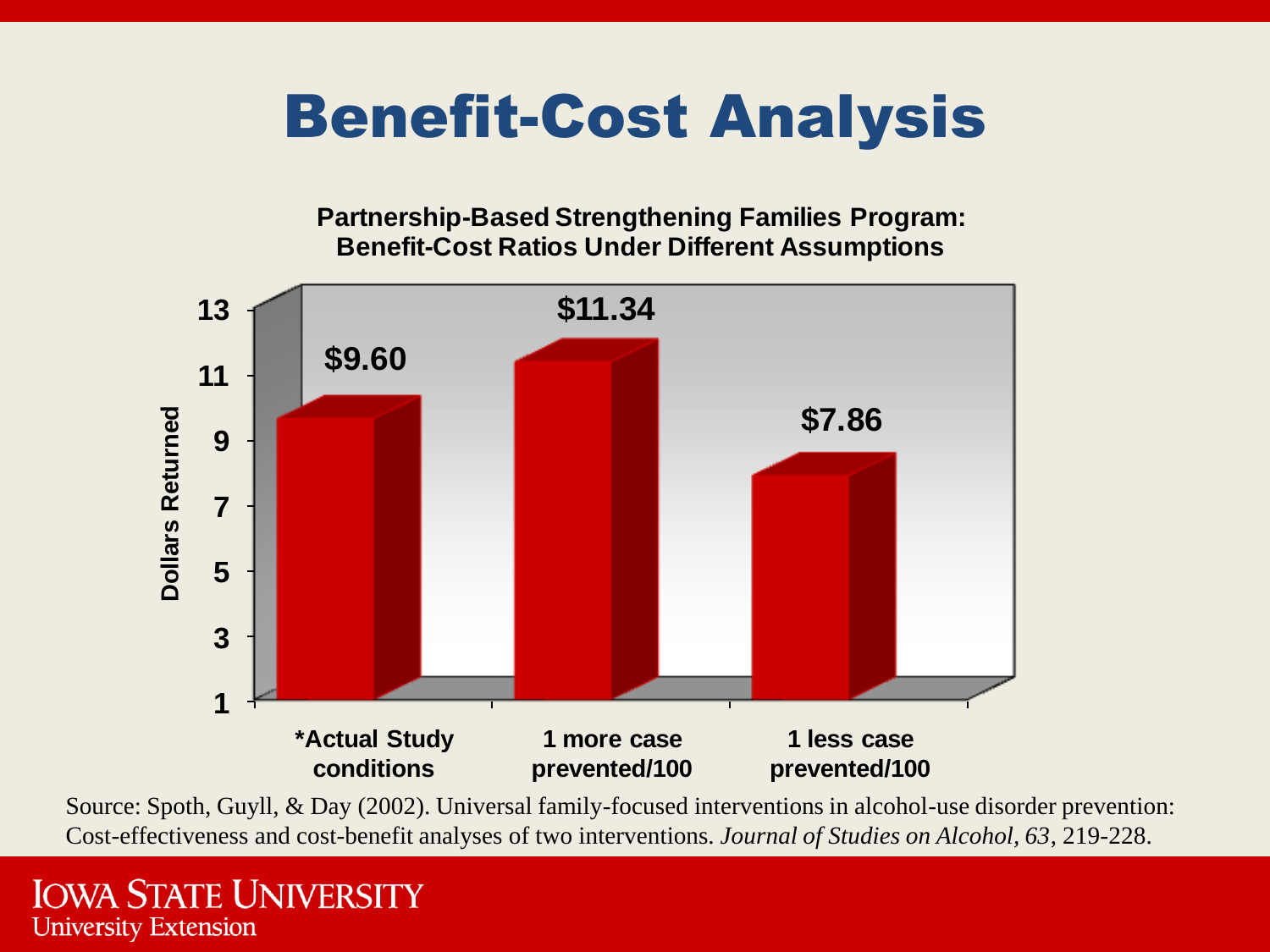## Landmark International Analysis of Family Programs

- Designed to identify effective programs
- Reviewed 6000 Studies of Programs Designed to Prevent Alcohol Misuse in Young People
- Funded by the World Health Organization
- Conducted by Foxcroft and colleagues, Oxford Brookes University, Oxford, England
- Used strict criteria following the approach of the International Cochrane Collaboration, Drugs and Alcohol Review Group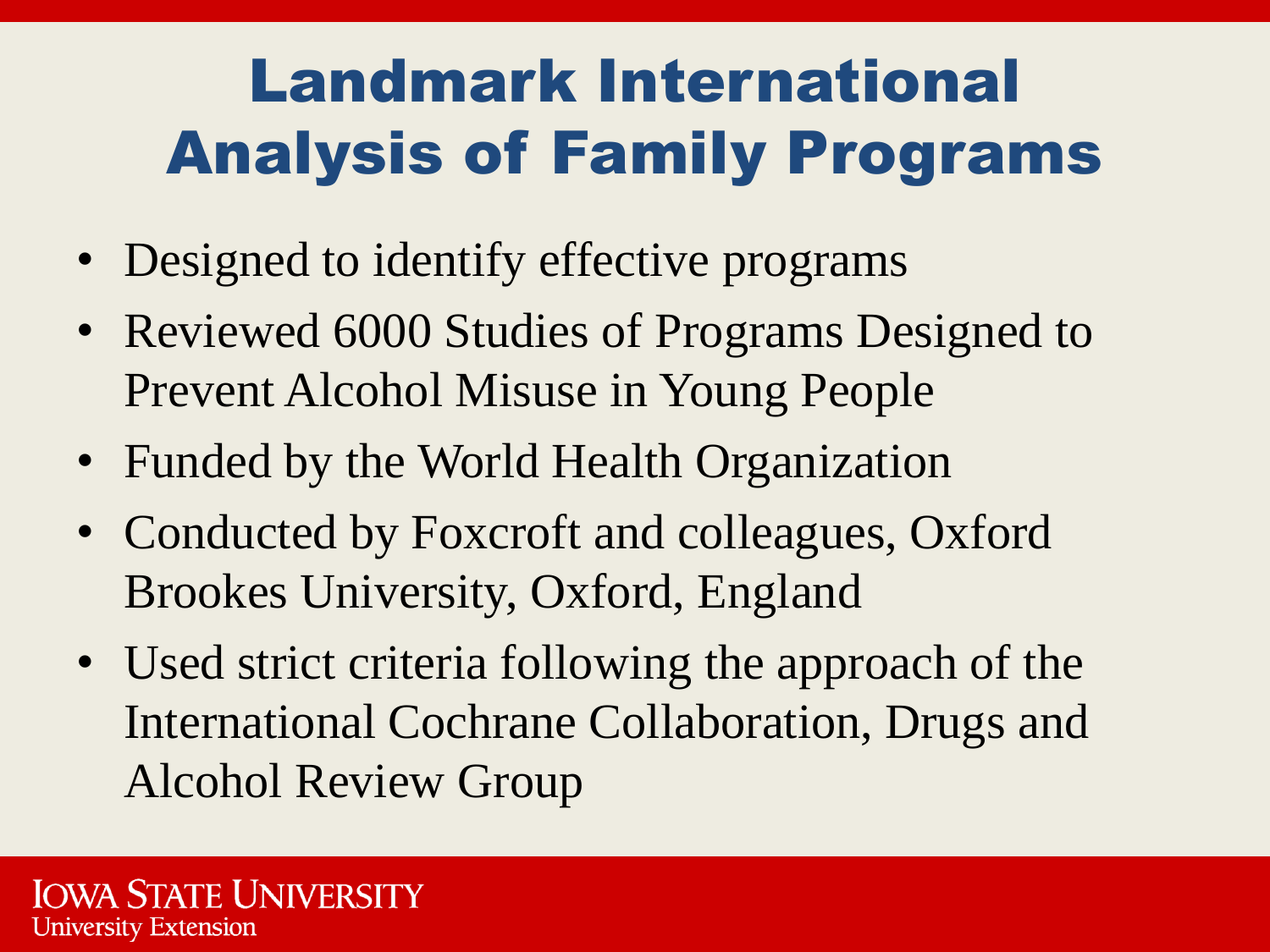## Conclusion from World Health Organization Sponsored Review

*"Disappointing results from school-based programmes have encouraged interest in family interventions. The one with the best track record is the US Strengthening Families Programme: 10-14, an approach now being tried in Britain."*

> David Foxcroft, Oxford Brookes University (Cochrane Collaboration Systematic Review, 2002) Foxcroft, Ireland, Lister-Sharp, Lowe and Breen

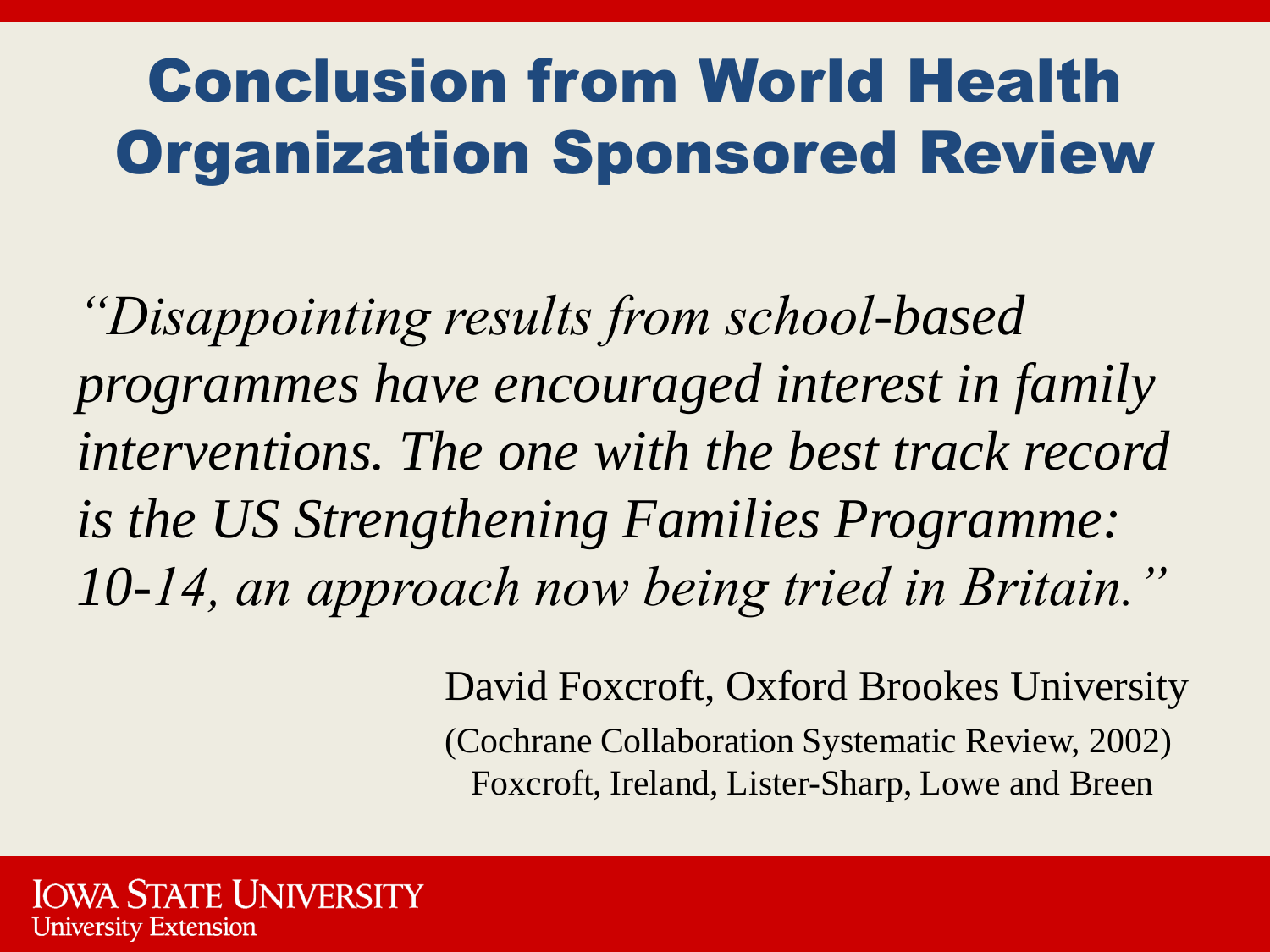### Parents say "The most valuable thing I learned"

- "to listen to my child and their feelings"
- "not criticize my child personally when I'm angry"
- "to set rules and consequences and still show love"
- "reminded to show love and listen with respect to my child"

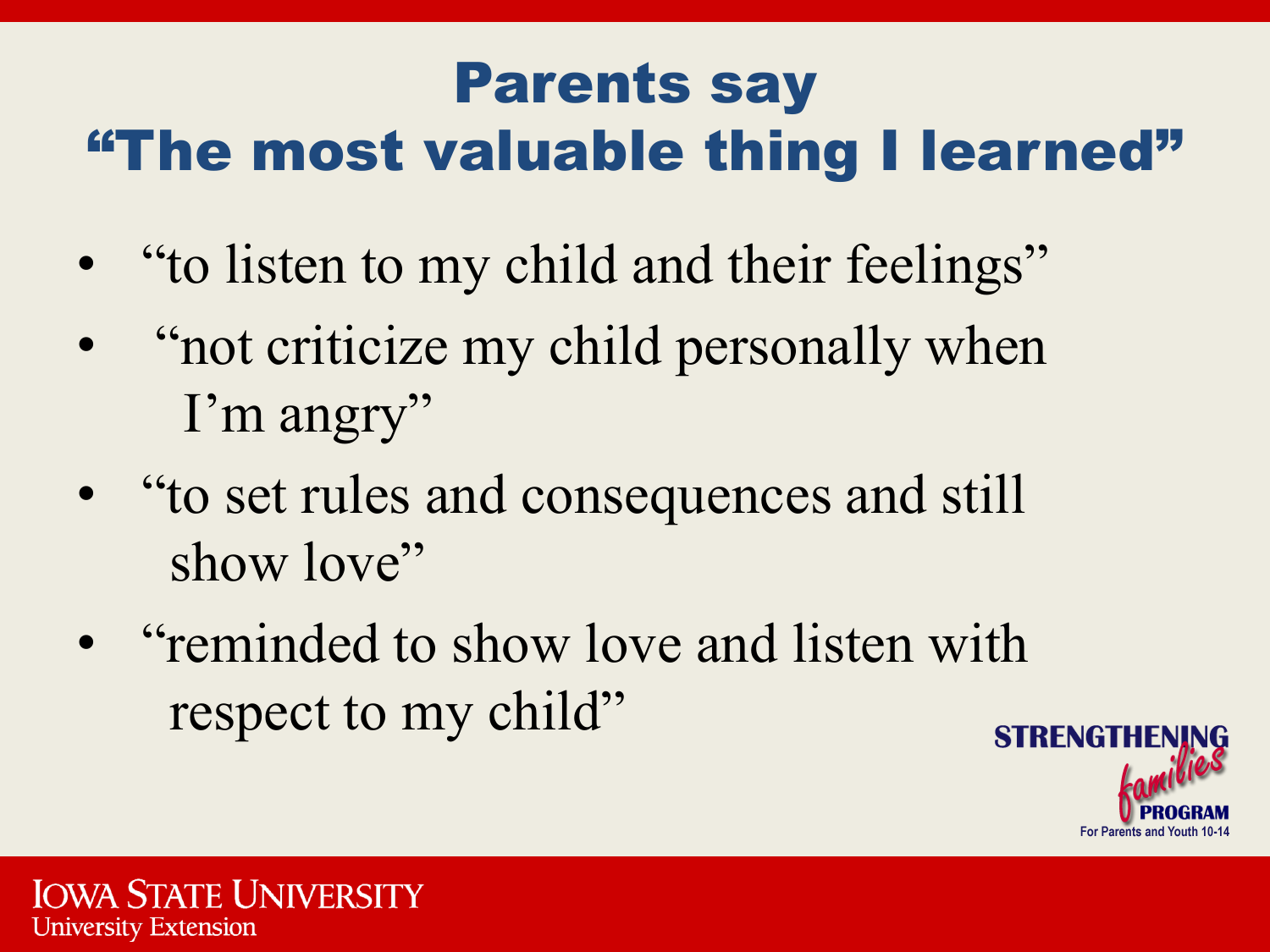### Youth say "The most valuable thing I learned"

- "to deal with peer pressure"
- "that my parents have stress too"
- "how to talk to mom and dad"
- "how to solve problems"
- "to do things together more"
- "consequences when I get in trouble"
- "my parents love me"

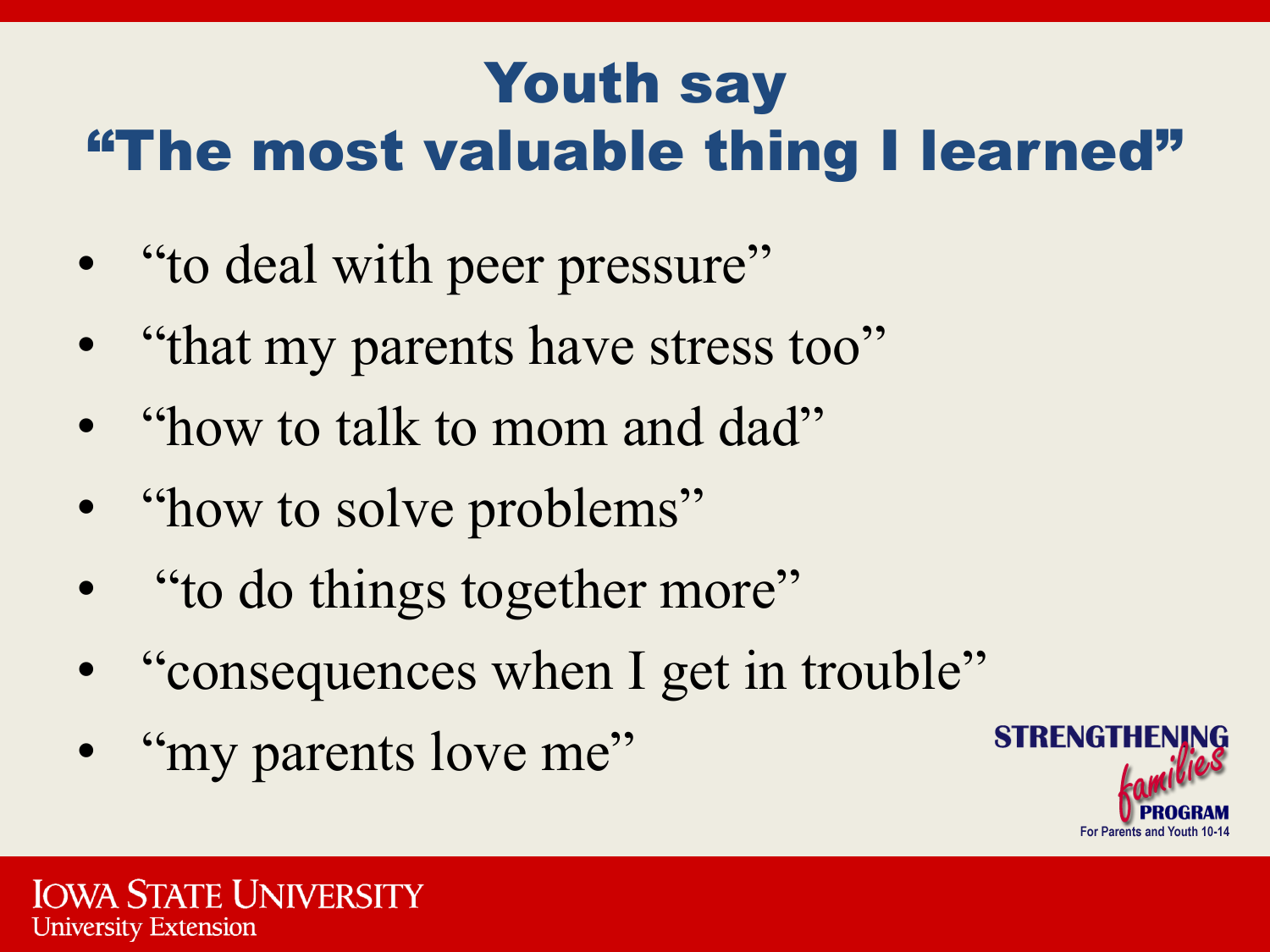## Versions of the Program

#### **The Strengthening Families Program: 10-14**

- $\triangleright$  U.S. English with videos
- $\triangleright$  U.S. Non video version for parent sessions (includes role plays and handouts in Spanish)

#### **International Versions**

- $\triangleright$  Spanish version with videos (Funded by the Pan American Health Organization)
- $\triangleright$  U.K. English with videos
- $\triangleright$  Swedish with videos
- $\triangleright$  Swedish without videos
- $\triangleright$  Spanish (Spain) with videos
- $\triangleright$  Turkish without videos
- $\triangleright$  Bosnian without videos

#### **International Versions in Progress**

- $\triangleright$  Greek
- $\triangleright$  Norwegian
- $\triangleright$  Polish
- $\triangleright$  Albania
- $\triangleright$  Serbia